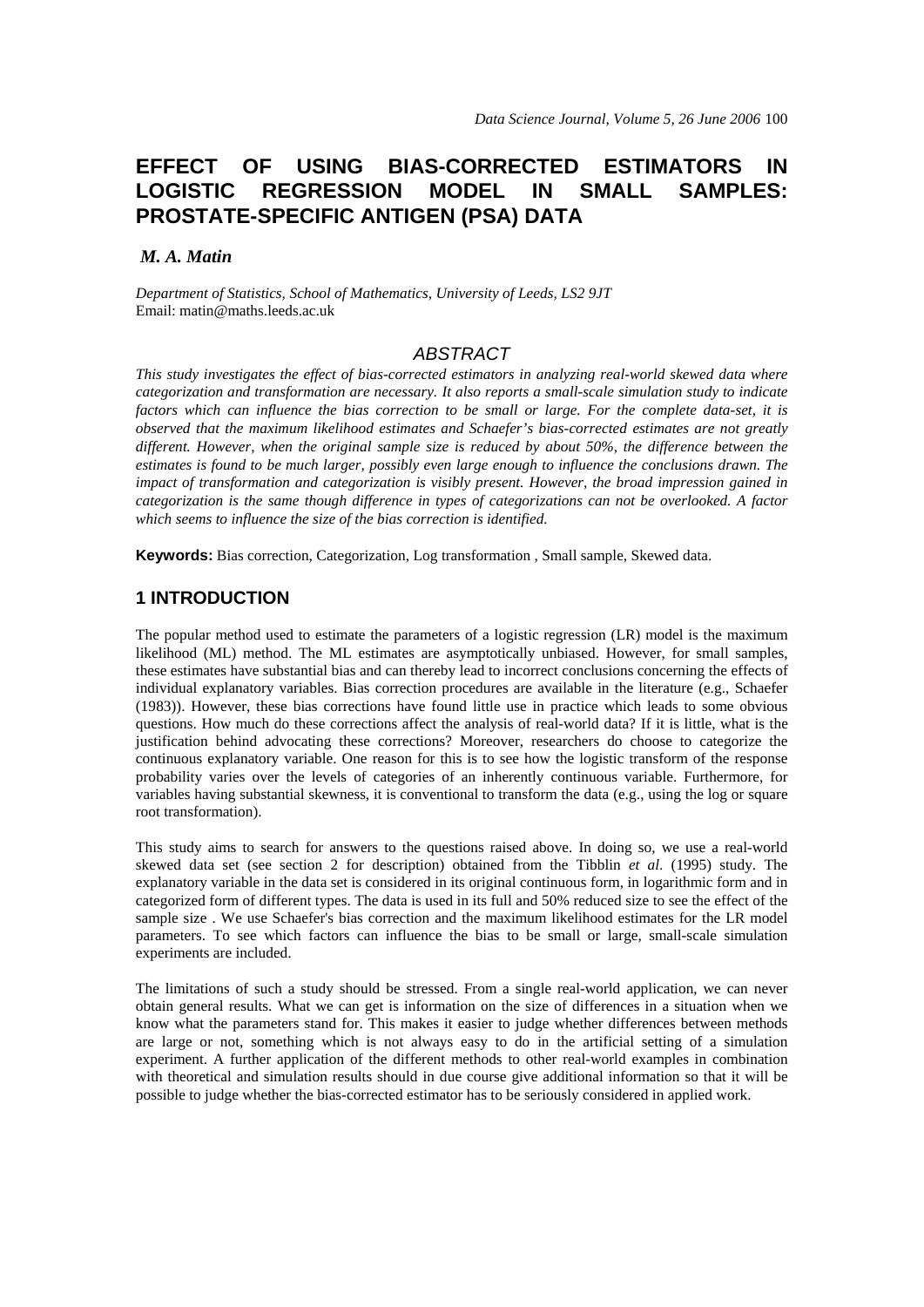Section 3 introduces Schaefer's bias correction while section 4 is devoted to a description of the categorization of continuous explanatory variable. In section 5, we present the results with discussion. Finally, we conclude in section 6.

### **2 DESCRIPTION OF DATA**

Tibblin *et al*. (1995) present the results of a study which was performed to elucidate the performance of prostate-specific antigen (PSA) as a screening test (PSA, a blood test, is specific for the prostate, but not for clinically significant cancer). To investigate whether an increased PSA level predicts the subsequent occurrence of a clinical cancer and how long the clinical diagnosis can be advanced by PSA testing (the lead time), they performed a case-control study nested within a population-based cohort of men with 11 years of follow-up. The study population consisted of all men born in 1913 and alive in 1980 (at the age of 67) in Gothenberg, Sweden. The actual cohort, the men of 1913, consisted of all men meeting these criteria, who were born on a date divisible by 3. Out of 921 sampled individuals, 707 men participated in the study. The cases were the men who developed cancer during 1981-1992. Sera for 36 subjects who developed cancer were considered in the study. For each case, two individually matched controls were randomly selected from those still alive at the time of diagnosis of the case without themselves having had prostate cancer prior to that date. Because serum was lacking for some subjects, the final analysis included 36 cases and 68 control subjects. For further information about the study see Tibblin *el al*. (1995) and references therein.

Table 1: PSA Data

| PSA         | Controls | Cases |
|-------------|----------|-------|
| $\leq 1.2$  | 20       |       |
| $1.3 - 2.5$ | 15       | 3     |
| $2.6 - 4.0$ | 17       | 3     |
| > 4.1       | 16       | 29    |
| Total       |          | 36    |

Some summary data are presented in Table 1. Further summary statistics for PSA and log PSA (LPSA) are presented in Table 2. It is clear that the log transformed data is much more symmetric than the original strongly skewed data. The standard deviation of the original PSA variable is almost three times as large as the mean value, while for LPSA the standard deviation is slightly smaller than the mean value.

Table 2: Summary Statistics for PSA and LPSA Data

|             | Mean | SD.   | Median | $Min^m$ | $\mathbf{Max}^{\mathbf{m}}$ | Skewness Kurtosis |       |
|-------------|------|-------|--------|---------|-----------------------------|-------------------|-------|
| <b>PSA</b>  | 9.80 | 26.86 | 3.40   | 0.30    | 234.00                      | 169.54            | 45.94 |
| <b>LPSA</b> | 1.29 | 1 21  | 1 22   | $-1.20$ | 5.46                        | 0.85              |       |

Table 3: Conditional and Unconditional ML Estimates (Standard Error in Parentheses)

|                                                                                                                                                  | <b>PSA</b> | LPSA   |        | TC.    |        |  |  |
|--------------------------------------------------------------------------------------------------------------------------------------------------|------------|--------|--------|--------|--------|--|--|
|                                                                                                                                                  |            | ν      |        |        |        |  |  |
| Conditional ML                                                                                                                                   | 0.38       | 1.67   | 1.26   | 0.82   | 3.31   |  |  |
|                                                                                                                                                  | (0.12)     | (0.47  | (1.29) | (1.18) | (1.12) |  |  |
| Unconditional ML                                                                                                                                 | 0.39       | 1.84   | 1.39   | 1.26   | 3.59   |  |  |
|                                                                                                                                                  | (0.10)     | (0.41) | (1.20) | (1.20) | 1.07   |  |  |
| $\sim$<br>$m + 1$<br>$\sim$<br>$\cdot$<br>$\mathbf{1}$ $\mathbf{1}$ $\mathbf{1}$ $\mathbf{1}$ $\mathbf{1}$ $\mathbf{1}$ $\mathbf{1}$<br>$\cdots$ |            |        |        |        |        |  |  |

TC refers to data in categorized data as used in Tibblin *et al*. (1995)

The basic study was a matched case-control study. Tibblin *et al*. (1995) present the results of conditional maximum likelihood method (for the LR model parameters  $\beta_i$ ); however, we show the results (Table 3) for both conditional and unconditional ML. It is clear that there is no substantial difference between the conditional and unconditional ML estimates irrespective of whether we use original, log transformed or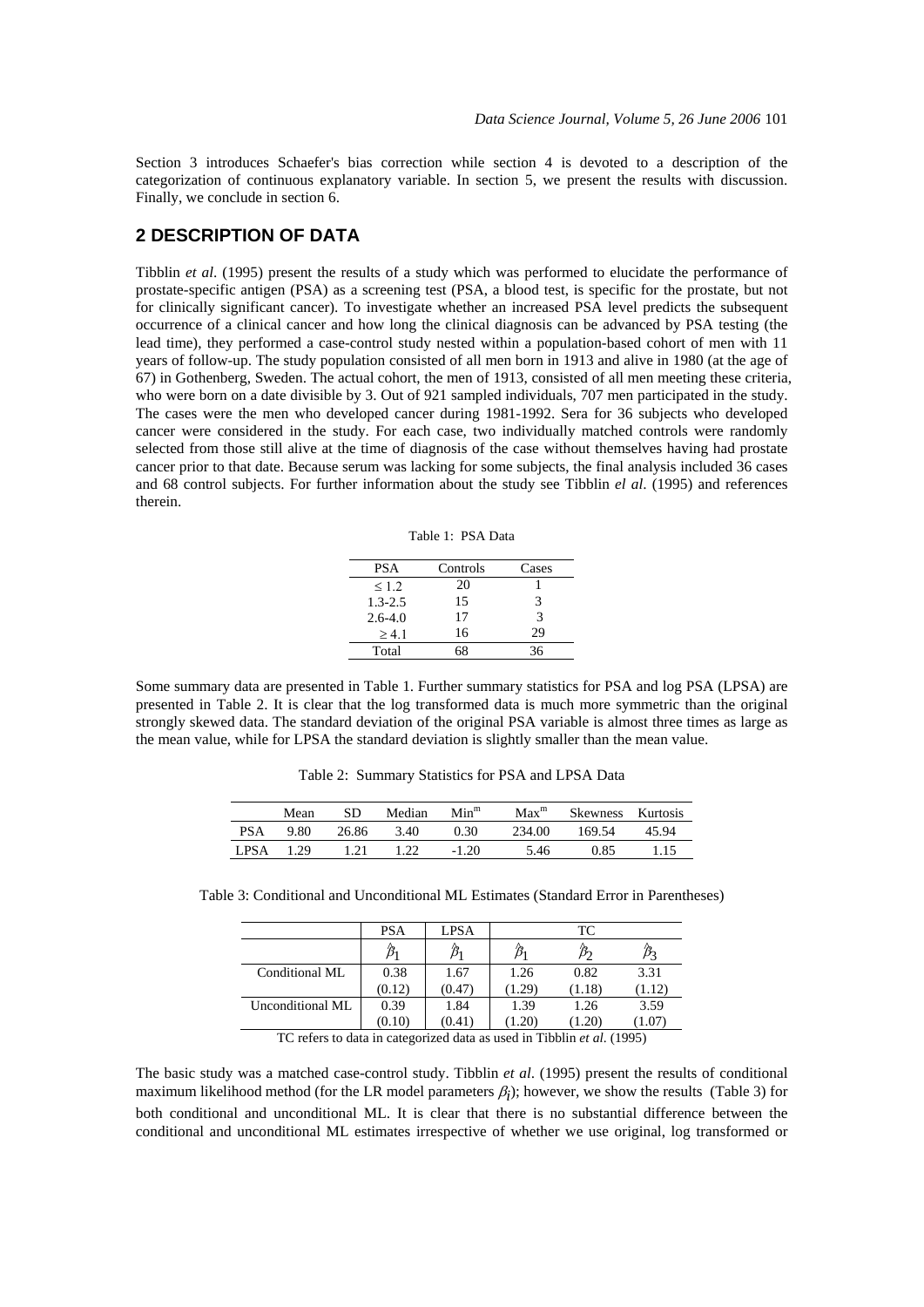categorized data. Therefore, in the following, we will not retain the matching and will consider several different estimates based on the standard logistic regression model.

### **3 SCHAEFER'S BIAS CORRECTION**

Let  $Y_i \in \{0, 1\}$  denote a dichotomous dependent variable, and let  $x_i$  denote a  $k + 1$  dimensional vector of explanatory variables, for the *i*th observation. The probability that  $Y_i = 1$ , given the value of  $x_i$ , is assumed to be  $P(Y_i = 1) = \pi(x_i)$  and is defined by the logistic regression model as  $\pi(x) = [1 + e^{-\beta x}]^{-1}$  where  $\beta^T =$  $(\beta_0, \beta_1, ..., \beta_k)$  is a vector of  $k + 1$  parameters of interest,  $x^T = (1, x_1, ..., x_k)$  is a vector of explanatory variables. The logit transformation in terms of  $\pi(x)$  is given by

$$
log \frac{\pi}{1 - \pi} = \beta_0 + \beta_1 x_1 + \dots + \beta_k x_k.
$$
 (1)

The ML estimate of  $\beta$  can be obtained from the likelihood equation

$$
X^{T}(Y-\pi)=0
$$
 (2)

where *X* is an  $n\chi(k + 1)$  matrix of explanatory variables, *Y* is an  $n\chi1$  vector of values of the dependent variable,  $\pi$  is an  $nx_1$  vector of  $\pi_i$ 's and **0** is a  $(k + 1)x_1$  vector of zero's. The likelihood equation is non-linear in  $\beta_0$ ,  $\beta_1$ , ......,  $\beta_k$  and is solved by suitable iterative methods.

The Schaefer (1983) bias correction (SBC) formula is given by

$$
\hat{\beta}_{SBC} = \hat{\beta}_{ML} - bias \hat{\beta}_{ML} \tag{3}
$$

where  $\hat{\beta}_{ML}$  is a  $(k + 1)x1$  vector of the ML estimates and

bias 
$$
\hat{\beta}_{ML} \approx -1/2(\mathbf{X}^T \hat{\nabla} \mathbf{X})^{-1} \mathbf{X}^T \hat{\nabla} \{ (1-2 \hat{\pi}_j) x_j^T (\mathbf{X}^T \hat{\nabla} \mathbf{X})^{-1} x_j \}.
$$
 (4)

Here *X* is the  $nx(k + 1)$  matrix of explanatory variables,  $x_j^T$  is the *j*th row of *X*, and *V* is an nxn diagonal matrix of the variances of  $\hat{\pi}_j$ ,  $\hat{\pi}_j$ (1- $\hat{\pi}_j$ ) that is  $\hat{V} = diag\{\hat{\pi}_j (1-\hat{\pi}_j)\}\$ . The term in the brackets represents an nx1 vector with the *j*th element  $(1-2\hat{\pi}_j)x_j^T(X^T\hat{V}X)^{-1}x_j$ .

Using ML estimate  $\hat{\pi}_j$  in (4), an estimate of the bias is obtained and can be used in (3).

#### **4 CATEGORIZATION OF CONTINUOUS EXPLANATORY VARIABLE**

If we do not have any prior knowledge about the data (such as, for blood pressure data, it is roughly known that certain values represent dangerously low or dangerously high values), a common procedure is to categorize the data as quantiles.

In categorizing continuous data, the first job is to estimate the  $i<sup>th</sup>$  quantile  $Q_i$ ,  $i = 1, 2, \dots, k$ . We define the design variables (Table 4) for  $k = 4$  where the quartiles are based on all observations. However, the Tibblin *et al*. categorization is based on certain natural cut-offs which is also an approximate quartile categorization using only control data.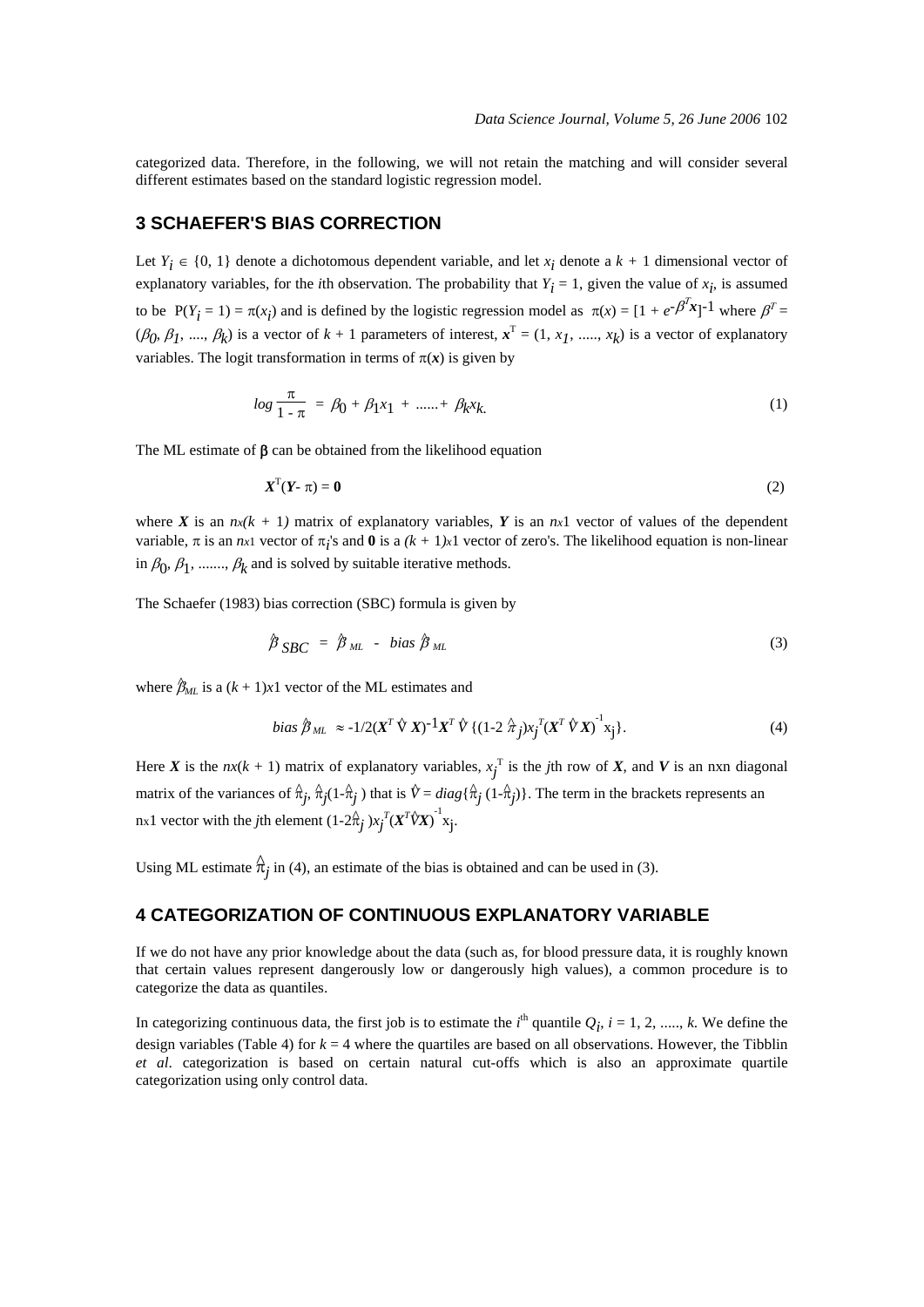In our case, *Y* is the cases and controls with  $Y = 1$  for cases and  $Y = 0$  for controls, and *X* is the PSA. The PSA is also considered in its logarithmic form (i.e.,  $X$  is the LPSA) and in categorized form where  $X_i$  are  $D_i$ s,  $i = 2, 3, 4$ . The following logistic regression models are used

$$
\log \frac{\pi}{1 - \pi} = \beta_0 + \beta_1 \text{ PSA},\tag{5}
$$

$$
\log \frac{\pi}{1 - \pi} = \beta_0 + \beta_1 \text{ LPSA},\tag{6}
$$

$$
\log \frac{\pi}{1 - \pi} = \beta_0 + \beta_1 D_2 + \beta_2 D_3 + \beta_3 D_4. \tag{7}
$$

Table 4: Specification of Design Variables for  $k = 4$   $Q_1 = 1.7$ ,  $Q_2 = 3.4$ ,  $Q_3 = 6.2$ 

| Condition on explanatory variable $(X)$ | Design variable                 |  |    |  |       |
|-----------------------------------------|---------------------------------|--|----|--|-------|
| Tibblin et al.<br>categorization (TC)   | Ouartile<br>categorization (QC) |  | D٠ |  | $D_A$ |
| $X_i \leq 1.2$                          | $X_i < Q_1$                     |  |    |  |       |
| $X_i \geq 1.3$ and $\leq 2.5$           | $X_i \ge Q_1$ and < $Q_2$       |  |    |  |       |
| $X_i \geq 2.6$ and $\leq 4.0$           | $X_i \geq Q_2$ and < $Q_3$      |  |    |  |       |
| $X_i \ge 4.1$                           | $X_i > Q_3$                     |  |    |  |       |

The design variable  $D<sub>0</sub>$  is used to perform what is often called a trend-test for the variable in categorized form using

$$
\log \frac{\pi}{1 - \pi} = \beta_0 + \beta_1 D_0. \tag{8}
$$

## **5 RESULTS AND DISCUSSION**

In order to analyze the data, maximum likelihood estimate (MLE) and Schaefer's bias correction estimate (SBCE) were used. To test the significance of the regression coefficients in the continuous variable case (or in its logarithmic form), the likelihood ratio test (LRT), the score test (SCT) and the Wald test (WALD) were used. However, only LRT was used to test the overall significance in categorized and linear trend cases. Results are presented in Table 5 through Table 9.

|                             |                    | <b>PSA</b>       | <b>LPSA</b>        |                  |  |  |  |
|-----------------------------|--------------------|------------------|--------------------|------------------|--|--|--|
|                             | pρ                 |                  |                    |                  |  |  |  |
| <b>MLE</b>                  | $-2.6271$          | 0.3897           | $-3.2892$          | 1.8423           |  |  |  |
| 95% CI                      | $-3.6189 - 1.6353$ | 0.2000 0.5794    | $-4.5985 - 1.9799$ | 1.0373<br>2.6472 |  |  |  |
| <b>OR</b>                   |                    | 1.48             |                    | 6.31             |  |  |  |
| <b>SBCE</b>                 | $-2.5789$          | 0.3736           | $-3.2159$          | 1.7735           |  |  |  |
| 95% CI                      | $-3.5708 - 1.5872$ | 0.1839<br>0.5633 | $-4.5252 - 1.9066$ | 0.9685 2.5784    |  |  |  |
| <b>OR</b><br>1.45           |                    |                  | 5.89               |                  |  |  |  |
| $CI = Con Edown$ , Internal |                    |                  |                    |                  |  |  |  |

Table 5: Results for LR model with PSA and LPSA Data

CI = Confidence Interval

For PSA the odds ratio (OR) associated with a unit change is 1.48 according to the ML method, while the corresponding figure for LPSA is 6.31 (regression coefficients estimated from the LR model are the logarithm of OR). The corresponding figures for the bias corrected method are 1.45 and 5.89. Compared with the lowest category of PSA values, doubtful and non-significant risks are seen for values less than 4.0. In contrast, a PSA value greater than 4.0 is associated with a more than 30-fold increased risk of developing cancer.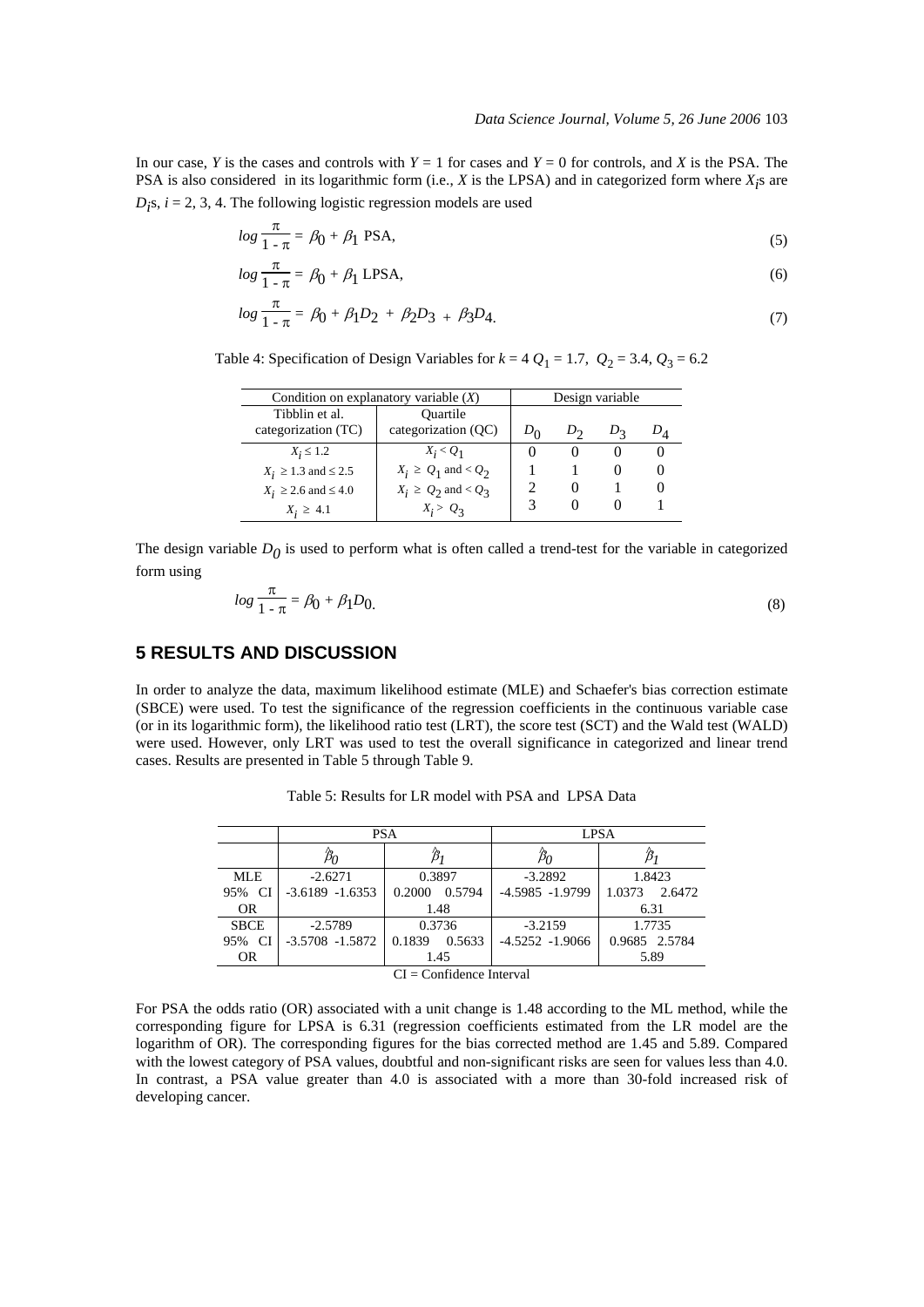For the data set with PSA, the observed absolute difference between MLE and SBCE is found to be 0.0482 (0.0161) for  $\hat{\beta}_0$  ( $\hat{\beta}_1$ ). However, for LPSA a much larger difference, 0.0733 (0.0688) for  $\hat{\beta}_0$  ( $\hat{\beta}_1$ ), is observed. The relative difference is rather similar, however (4.1 and 3.7% for the slope). These results are not exactly comparable to the simulation study results of Schaefer (1983) and Matin (1994). However, for the sample size 100, Matin (1994) obtained an absolute difference between mean MLE and mean SBCE of 0.0407 (0.0830) for  $\hat{\beta}_0$  ( $\hat{\beta}_1$ ) for a model with  $\beta_0 = -2$  and  $\beta_1 = -2$ .

To show the effect of sample size, the analysis (Table 7) is based on the diagnosis years 1981-86, which comprise 51 observations, and 1987-91, which comprise 53 observations. Thus we reduce the sample size by almost 50%. The difference between MLE and SBCE is now much larger than in the cases previously considered with 104 observations. This result is in agreement with Schaefer (1983) and Matin (1994, 2005) where in small samples the difference between MLE and SBCE is found to be larger. Compared with the original skewed data, a much larger difference between the estimates is obseved for LPSA. The relative difference is rather similar and markedly larger than for the complete data set (as expected).

|                               |                    |                                | $\beta_2$           | $\hat{\beta}_3$  |  |  |  |  |
|-------------------------------|--------------------|--------------------------------|---------------------|------------------|--|--|--|--|
| Tibblin et al. Categorization |                    |                                |                     |                  |  |  |  |  |
| <b>MLE</b>                    | $-2.9957$          | 1.3863                         | 1.2611              | 3.5904           |  |  |  |  |
| 95% CI                        | $-5.0041 - 0.9873$ | 3.7464<br>$-0.9739$            | 3.6149<br>$-1.0926$ | 1.4913 5.6895    |  |  |  |  |
| OR.                           |                    | 4.00                           | 3.53                | 36.25            |  |  |  |  |
| <b>SBCE</b>                   | $-2.9957$          | 1.3863                         | 1.2611              | 3.5764           |  |  |  |  |
| 95% CI                        | $-5.0041 - 0.9873$ | 3.7464<br>$-0.9739$            | 3.6149<br>$-1.0926$ | 1.4773<br>5.6755 |  |  |  |  |
| <b>OR</b>                     |                    | 4.00                           | 3.53                | 35.74            |  |  |  |  |
|                               |                    | <b>Quartile Categorization</b> |                     |                  |  |  |  |  |
| <b>MLE</b>                    | $-2.5257$          | 0.0408                         | 2.1893              | 4.0073           |  |  |  |  |
| 95% CI                        | $-3.9660 -1.0854$  | $-1.9976$ 2.0793               | 0.5361 3.8424       | 2.2703 5.7444    |  |  |  |  |
| OR.                           |                    | 1.04                           | 8.93                | 56.00            |  |  |  |  |
| <b>SBCE</b>                   | $-2.5257$          | 0.0408                         | 2.1893              | 3.9301           |  |  |  |  |
| 95% CI                        | $-3.9660 -1.0854$  | $-1.9976$ 2.0793               | 0.5361 3.8424       | 2.1930 5.6671    |  |  |  |  |
| <b>OR</b>                     |                    | 1.04                           | 8.93                | 50.91            |  |  |  |  |

Table 6: Results for LR Model with Categorized Data

 $CI = Confidence Interval$ 

Table 7: Results for LR Model with PSA and LPSA Data

|             |                      |           | 1981-86     |        | 1987-91    |           |             |        |
|-------------|----------------------|-----------|-------------|--------|------------|-----------|-------------|--------|
|             | PSA                  |           | <b>LPSA</b> |        | <b>PSA</b> |           | <b>LPSA</b> |        |
|             | $\beta$ <sub>0</sub> | $\beta_1$ | $\beta_0$   |        | $\beta_0$  | $\beta_1$ | $\beta_0$   |        |
| <b>MLE</b>  | $-2.7441$            | 0.3388    | $-4.1773$   | 2.1860 | $-2.7251$  | 0.4816    | $-2.8250$   | 1.7005 |
| <b>OR</b>   |                      | 1.40      |             | 8.90   |            | 1.62      |             | 5.48   |
| <b>SBCE</b> | $-2.6138$            | 0.3014    | $-3.9162$   | 1.9640 | $-2.6589$  | 0.4535    | $-2.7504$   | 1.6178 |
| <b>OR</b>   |                      | 1.35      |             | 7.13   |            | 1.57      | 1.00        | 5.04   |

Are the differences large enough to be practically meaningful? For  $n = 104$  the ORs obtained are very similar. In small samples, the situation is somewhat different. For LPSA based on diagnosis year 1981-86, the difference between ORs (computed from MLE and SBCE) is found to be approximately 2 units (Table 7). This may be a difference of some importance in practice.

Regarding the significance of the regression coefficient (i.e., to test  $H_0$ :  $\beta_1 = 0$ ) all the test statistics in the continuous variable case show significant results. For PSA the test statistics show the relationship SCT < WALD < LRT, but for LPSA the relationship is WALD < SCT < LRT (Table 8). Matin (1998, 2005) found the later relationship true for the mean values of the test statistics although that does not hold in every sample. If LPSA rather than PSA is used in univariate analysis, all the test statistics have larger values (Table 8). This supports the logarithmic transformation of the PSA data.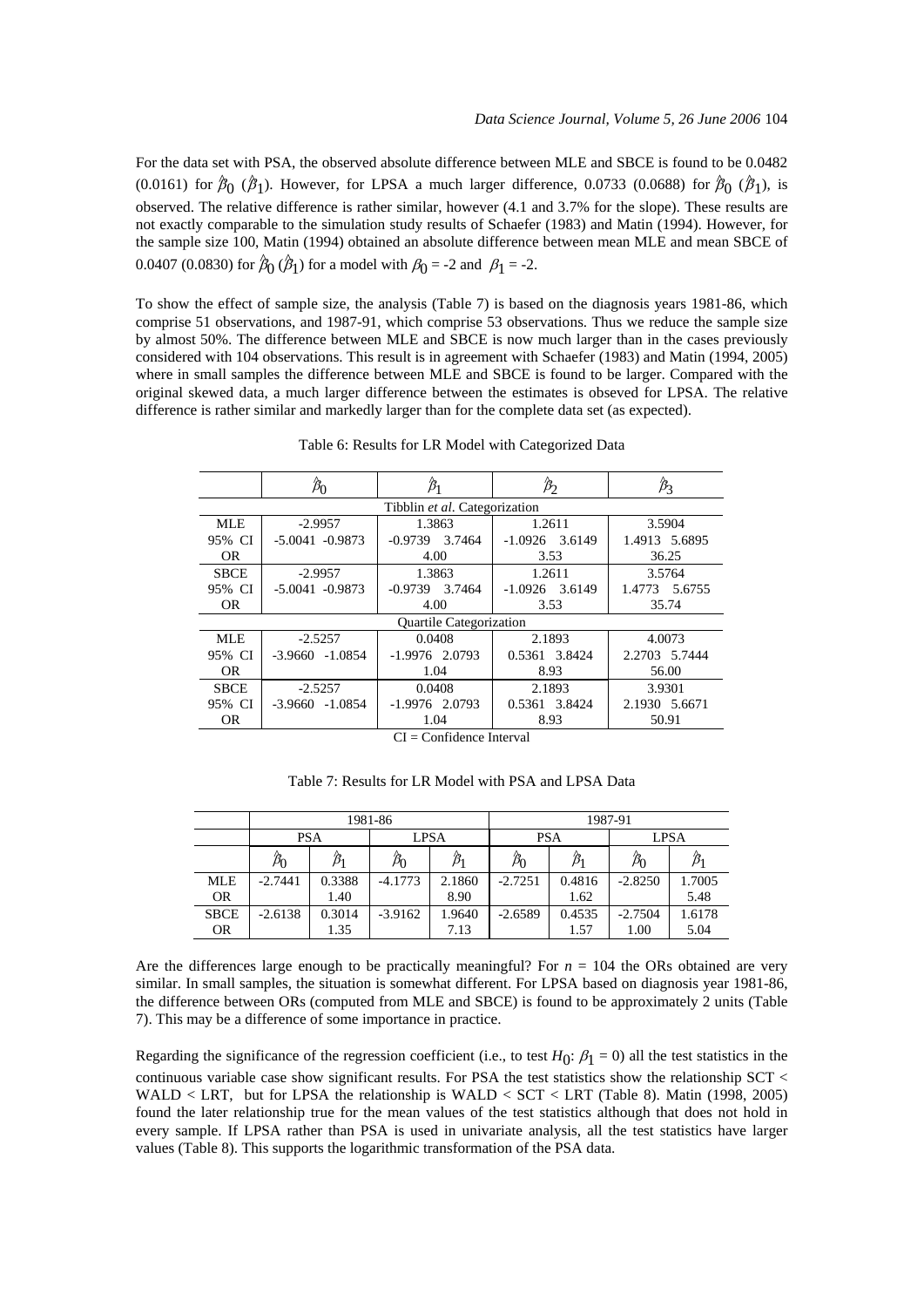For the Tibblin *et al.* categorized data, with a sample of size 104, the difference between MLE and SBCE is virtually nil except for the fourth category where the difference is found to be only 0.0140 (Table 6). Similar comments can be drawn for the quartile categorized data. These results are not surprising at all, since Schaefer's study (1983) confirms that as the number of explanatory variables (continuous) increases with sample size, the bias reduction becomes negligible. For the quartile categorized data, the difference between ORs (computed from MLE and SBCE of the fourth category) is found to be approximately 5 units (Table 6). As the ORs are large, it is doubtful if this difference is of any practical importance. A strongly significant overall effect is obtained for both categorizations of the data.

|             | Continuous |             | Categorized |       | Trend |       |
|-------------|------------|-------------|-------------|-------|-------|-------|
|             | variable   |             | variable    |       |       |       |
|             | <b>PSA</b> | <b>LPSA</b> | TC          | OС    | TC    | ОC    |
| <b>WALD</b> | 16.21      | 20.12       |             |       |       |       |
| <b>SCT</b>  | 12.83      | 35.82       |             |       |       |       |
| <b>LRT</b>  | 44.12      | 45.22       | 34.42       | 47.33 | 30.97 | 45.11 |

Table 8: Test Statistic for Test of Regression Coefficient

| ${\rm SN}$     |                                                              | Mean   | <b>SD</b> | $\mathbf{Min}^m$ | Max <sup>m</sup> | $Q_1$     | $Q_3$  | $MLE - SBCE$          |                 |
|----------------|--------------------------------------------------------------|--------|-----------|------------------|------------------|-----------|--------|-----------------------|-----------------|
|                |                                                              |        |           |                  |                  |           |        | $\hat{\varepsilon}_0$ | $\hat{\beta}_1$ |
|                |                                                              |        |           |                  | Sample Size 51   |           |        |                       |                 |
| 1              | $\hat{\pi}_j$                                                | 0.3600 | 0.3945    | 0.0094           | 1.0000           | 0.0341    | 0.8930 | 0.3881                | 0.1108          |
|                | $1 - 2\hat{\pi}_i$                                           | 0.3000 | 0.7890    | $-1.0000$        | 0.9811           | $-0.7860$ | 0.9318 |                       |                 |
| $\overline{c}$ | $\hat{\pi}_j$                                                | 0.3400 | 0.3597    | 0.0303           | 1.0000           | 0.0650    | 0.6620 | 0.1696                | 0.0502          |
|                | $1 - 2\hat{\pi}$                                             | 0.3400 | 0.7195    | $-1.0000$        | 0.9394           | $-0.3239$ | 0.8701 |                       |                 |
| 3              | $\hat{\pi}_j$                                                | 0.4000 | 0.4021    | 0.0070           | 1.0000           | 0.0346    | 0.9698 | 0.3522                | 0.1111          |
|                | $1 - 2\hat{\pi}_i$                                           | 0.2200 | 0.8041    | $-1.0000$        | 0.9860           | $-0.9396$ | 0.9307 |                       |                 |
| $\overline{4}$ | $\hat{\pi}_j$                                                | 0.3333 | 0.3628    | 0.0278           | 1.0000           | 0.0615    | 0.6771 | 0.1779                | 0.0527          |
|                | $1 - 2\hat{\pi}_i$                                           | 0.3330 | 0.7257    | $-1.0000$        | 0.9444           | $-0.3542$ | 0.8769 |                       |                 |
| 5              | $\hat{\pi}_j$                                                | 0.3200 | 0.3692    | 0.0193           | 1.0000           | 0.0452    | 0.6481 | 0.1845                | 0.0545          |
|                | $1 - 2\hat{\pi}_i$                                           | 0.3800 | 0.7384    | $-1.0000$        | 0.9613           | $-0.2963$ | 0.9096 |                       |                 |
|                |                                                              |        |           |                  | Sample Size 104  |           |        |                       |                 |
| $\mathbf{1}$   | $\hat{\pi}_j$                                                | 0.3495 | 0.2912    | 0.0798           | 1.0000           | 0.1277    | 0.4408 | $-0.0472$             | 0.0157          |
|                | $1 - 2\hat{\pi}_i$                                           | 0.3107 | 0.5825    | $-1.0000$        | 0.8405           | 0.0814    | 0.7447 |                       |                 |
| $\mathfrak{2}$ | $\hat{\pi}_j$                                                | 0.3398 | 0.3010    | 0.0652           | 1.0000           | 0.1101    | 0.4381 | $-0.0494$             | 0.0165          |
|                | $1 - 2\hat{\pi}_i$                                           | 0.3301 | 0.6020    | $-1.0000$        | 0.8695           | 0.0834    | 0.7798 |                       |                 |
| 3              | $\hat{\pi}_j$                                                | 0.2718 | 0.2817    | 0.0575           | 1.0000           | 0.0873    | 0.2879 | $-0.0487$             | 0.0138          |
|                | $1 - 2\hat{\pi}_i$                                           | 0.4660 | 0.5634    | $-1.0000$        | 0.8849           | 0.3975    | 0.8255 |                       |                 |
| $\overline{4}$ | $\hat{\pi}_j$                                                | 0.3398 | 0.2926    | 0.0743           | 1.0000           | 0.1196    | 0.4247 | $-0.0642$             | 0.0156          |
|                | $1 - 2\hat{\pi}_i$                                           | 0.3301 | 0.5852    | $-1.0000$        | 0.8514           | 0.1137    | 0.7607 |                       |                 |
| 5              | $\hat{\pi}_j$                                                | 0.4175 | 0.3320    | 0.0573           | 1.0000           | 0.1221    | 0.6661 | $-0.0642$             | 0.0247          |
|                | $1 - 2\hat{\pi}_i$                                           | 0.1748 | 0.6639    | $-1.0000$        | 0.8855           | $-0.3837$ | 0.7558 |                       |                 |
|                | $CN =$ $C_{\alpha\beta\gamma\delta}$ $N_{\alpha\beta\delta}$ |        |           |                  |                  |           |        |                       |                 |

Table 9: Results about  $\hat{\pi}_j$  and 1 -  $2\hat{\pi}_j$  value for Sample Sizes 51 and 104

 $SN = Sample Number$ 

With the Tibblin *et al*. categorization, we find higher risks (Table 6) in all other categories when compared with the first. The risk increases are not significant in the second and third categories. The very high fourth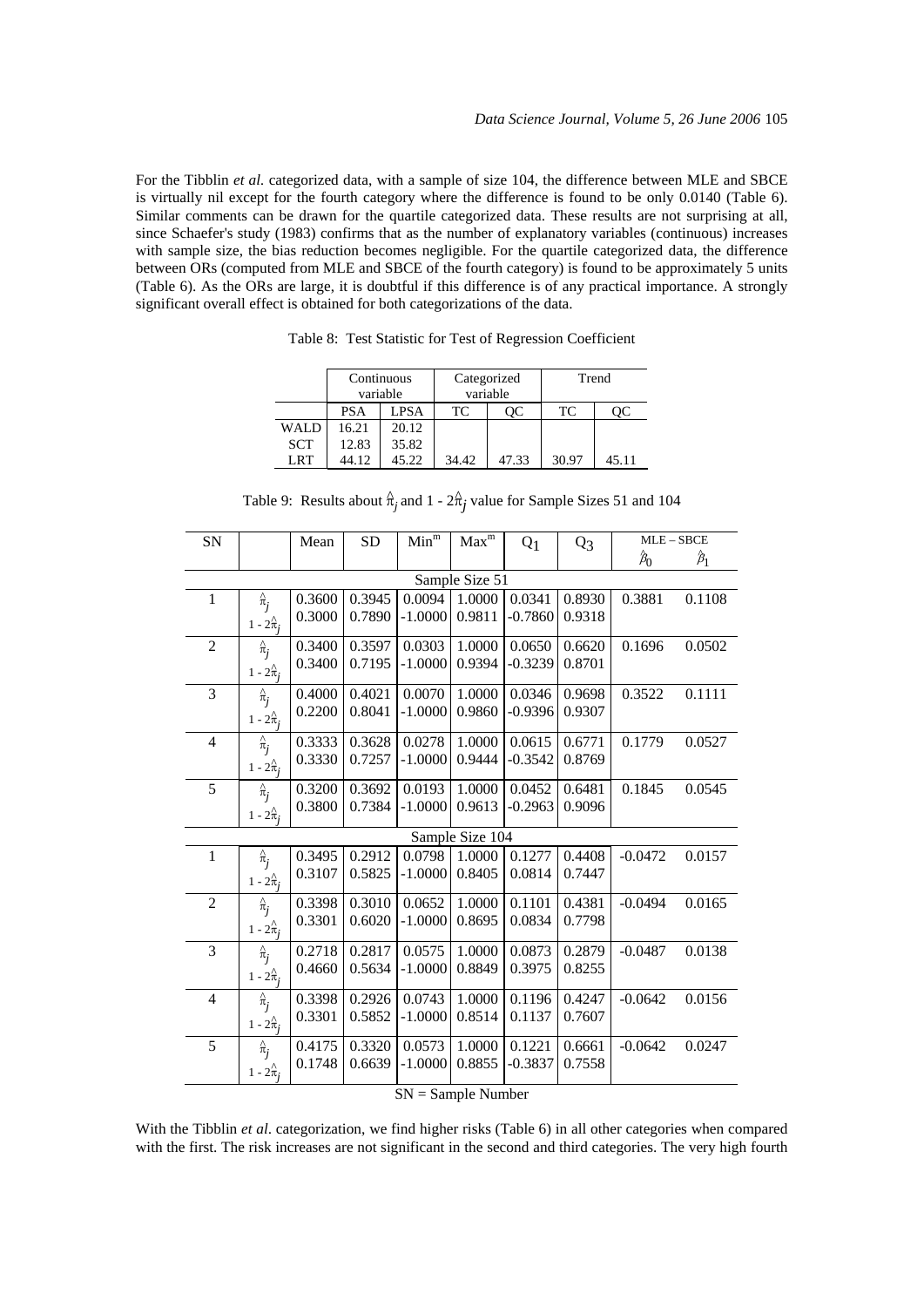quartile OR on the other hand is highly significant. With QC there is no difference between the risk in the first two categories. The third and fourth category risks on the other hand are larger and significant even in the third category case according to the QC. Obviously, the categorization has effect on the results obtained although the broad impression gained is the same.

Categorizing the data on the basis of all observations as in QC or on the basis of the controls only (which is what is approximately done in TC) produces quite different results in a case such as the present one with a large risk associated with the explanatory variable. The large difference between the two categorizations can be seen already from the number of observations in the different categories, a very even distribution of 25-27 in the case of QC, but a much larger variation (21,18, 20 and 45) in the case of TC. A consequence of this is the larger OR obtained in the former case for the fourth category compared with the first one.

#### **5.1 Factors which effect the bias correction**

Can we say anything about when the bias is large and when it is small given a certain sample size? The term 1 -  $2\hat{\pi}_j$  in (4) is equal to 0 if  $\hat{\pi}_j = 0.5$ , if  $\hat{\pi}_j > 0.5$  1 -  $2\hat{\pi}_j$  assumes negative value, if  $\hat{\pi}_j < 0.5$  1 -  $2\hat{\pi}_j$ assumes positive value and  $1 - 2\hat{\pi}_j \in (-1 \text{ 1})$ . For a particular *j*, when  $\hat{\pi}_j = 0.5$ , the term in curly brackets becomes 0 and contributes nothing to the whole term in (4). However, as the value of  $1 - 2\hat{\pi}_j$  moves away from zero its contribution increases according to the sign of  $1 - 2\hat{\pi}_j$ . To see how this term can influence the bias correction, we conducted a small-scale simulation study. In doing so, the original 104 PSA values were considered fixed and the values of *Y* were generated conditional on PSA as in equation (5), whereby *Y* = 1 with probability  $[1 + e^{-(\beta_0 + \beta_1 PSA)}]$ <sup>-1</sup>, and = 0 otherwise. The parameter pair  $\beta_0$  = -2.6271,  $\beta_1$  = 0.3897 (given in Table 5 as the ML estimates of LR model parameters) was used to compute the probability mentioned above. Then the LR model (5) parameters were estimated with these new cases and controls and the  $\hat{\pi}_j$  's were computed. This experiment was repeated five times. The same procedure was applied to PSA based on the diagnosis year 1981-86 with 51 observations and the parameter pair  $\beta_0$  = -2.7441,  $\beta_1 = 0.3388$  (given in Table 7 as the ML estimates of LR model parameters). Results are presented in Table 9. To facilitate the comparison of these results, the difference between MLE and SBCE is included in the last two columns of Table 9.

With  $n = 51$ , the differences are found to be larger for the sample numbers 1 and 3, which are accompanied by a smaller mean value of  $1 - 2\hat{\pi}_j$ . The inter-quartile difference of  $1 - 2\hat{\pi}_j$  is larger for the same sample numbers. With  $n = 104$ , sample number 5 provides similar results. Furthermore we know that the logistic function is essentially linear for  $\hat{\pi}_j \in (0.20, 0.80)$ , but outside this interval it becomes markedly non-linear (Collett, 1991). The case where  $\hat{\pi}_j \in (0.25 \text{ } 0.75)$  for 50% of the indices *j*,  $1 \le j \le n$  is more favourable for ML estimates (Duffy and Santner, 1988). Now as a clue, if the value of  $\hat{\pi}$  ranges on both sides of 0.5 symmetrically, then each positive contribution of the term  $1 - 2\hat{\pi}_j$  is counterbalanced by a negative contribution at least for the linear components of the logistic function. Hence, almost no contribution needs to be added to the whole term in (4). Also, the closer the  $\hat{\pi}_j$  values are to 0.5, the smaller the contribution to (4). Smaller contributions are more likely in large samples than in small ones, because cancellation of each positive contribution by a negative one is more likely due to the more symmetric nature expected in large samples.

#### **6 CONCLUSION**

With the explanatory variable in its original continuous form, a small difference between MLE and SBCE is observed. However, the conclusions are not affected by the method used. When the original sample size (104) is reduced by almost 50%, the estimated difference is larger. The differences are possibly so large that they may influence the conclusions drawn. The log transformed data is much more symmetric than the